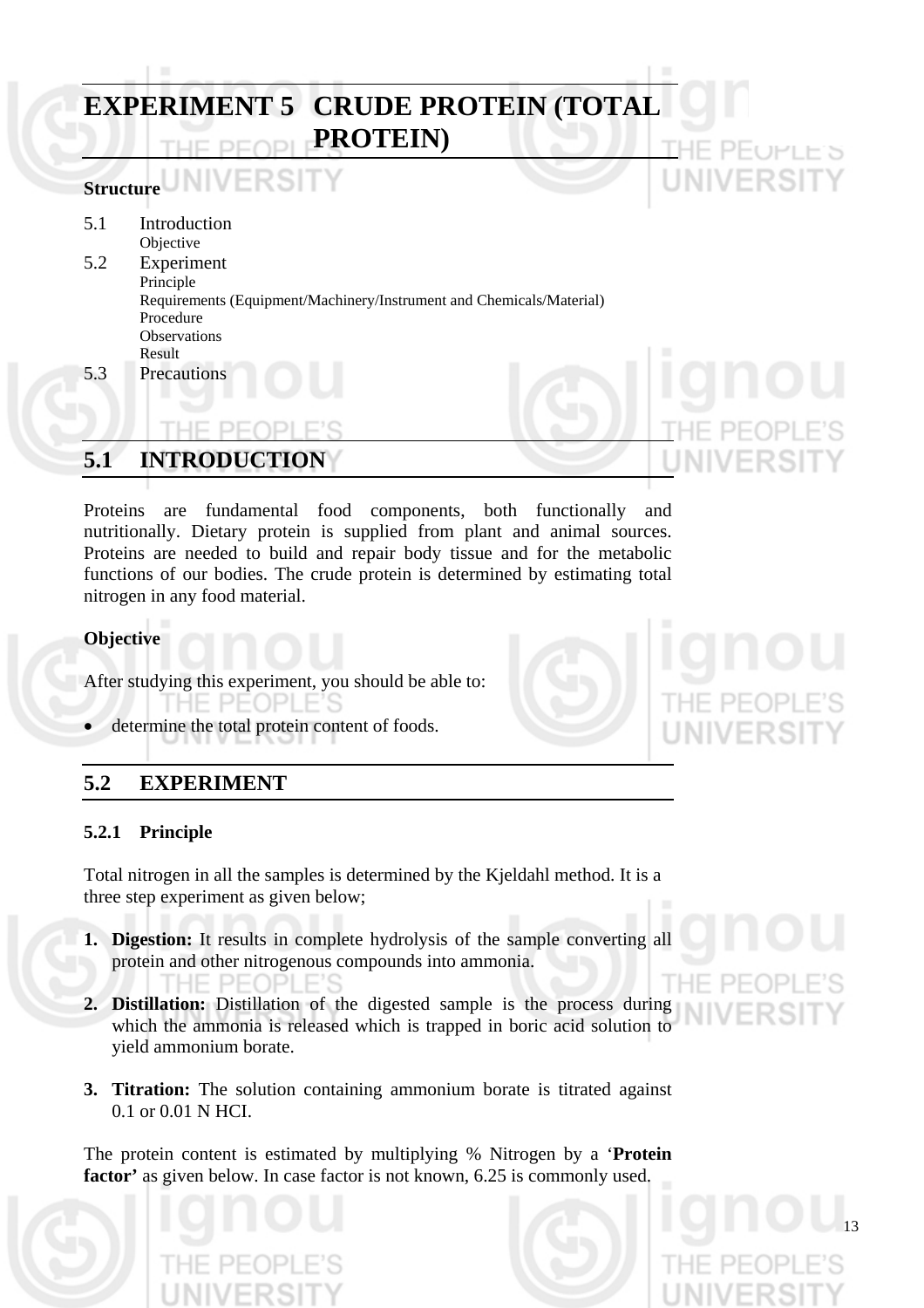|   | ×      | <b>Protein/product type</b> | <b>Protein factor</b> |
|---|--------|-----------------------------|-----------------------|
|   |        | Egg                         | 6.25                  |
| ۳ |        | Milk                        | 6.38                  |
|   | HE PEC | Meat                        | 6.25                  |
|   | UNIVER | Rice                        | 5.95                  |
|   |        | <b>Barley</b>               | 5.83                  |
|   |        | Wheat (whole)               | 5.83                  |
|   |        | Wheat (flour)               | 5.70                  |
|   |        | Maize                       | 6.25                  |

# **5.2.2 Requirements (Equipment/Machinery/Instrument and Chemicals/ Material)**

- Conc. sulphuric acid
- Catalyst powder: Contains Cupric sulphate (penta-hydrate) and potassium sulphate  $(1:5 \text{ w/w})$ .
- Sodium hydroxide solution (50%)
- Boric acid indicator solution.

*Solution A:* It is prepared by dissolving 40g boric acid in 1.95 litres hot distilled water.

JIVERS

*Solution B*: It is prepared by dissolving 0.01 of bromo cresol green in 10ml of 95% ethyl alcohol.

*Solution C:* It is prepared by dissolving 0.05 g methyl red in 50 ml of 95% ethyl alcohol.

Finally solutions B and C are mixed and 50ml of this solution is made up to 2 litres with boric acid solution.

- Digestion assembly including Kjeldahl flasks / tubes.
- Distillation assembly
- Burette, pipette, conical flasks etc.

# **5.2.3 Procedure**

# **1. Digestion of sample**

• Accurately weigh 50 to 100mg sample (in duplicate) and transfer into two different Kjeldahl digestion tubes and label them.

Add 4 ml conc. sulphuric acid and 100mg of catalyst powder to each digestion tube.

- Place the tubes on a heater to allow digestion at slow heat  $(100^{\circ}C)$  for 30 min. and gradually increase the temperature to  $200^{\circ}$ C in about 1hour and finally to  $420^{\circ}$ C until the colour of the content changes from dark brown to bluish green.
- The digested samples are then removed from heater and allowed to cool.

14





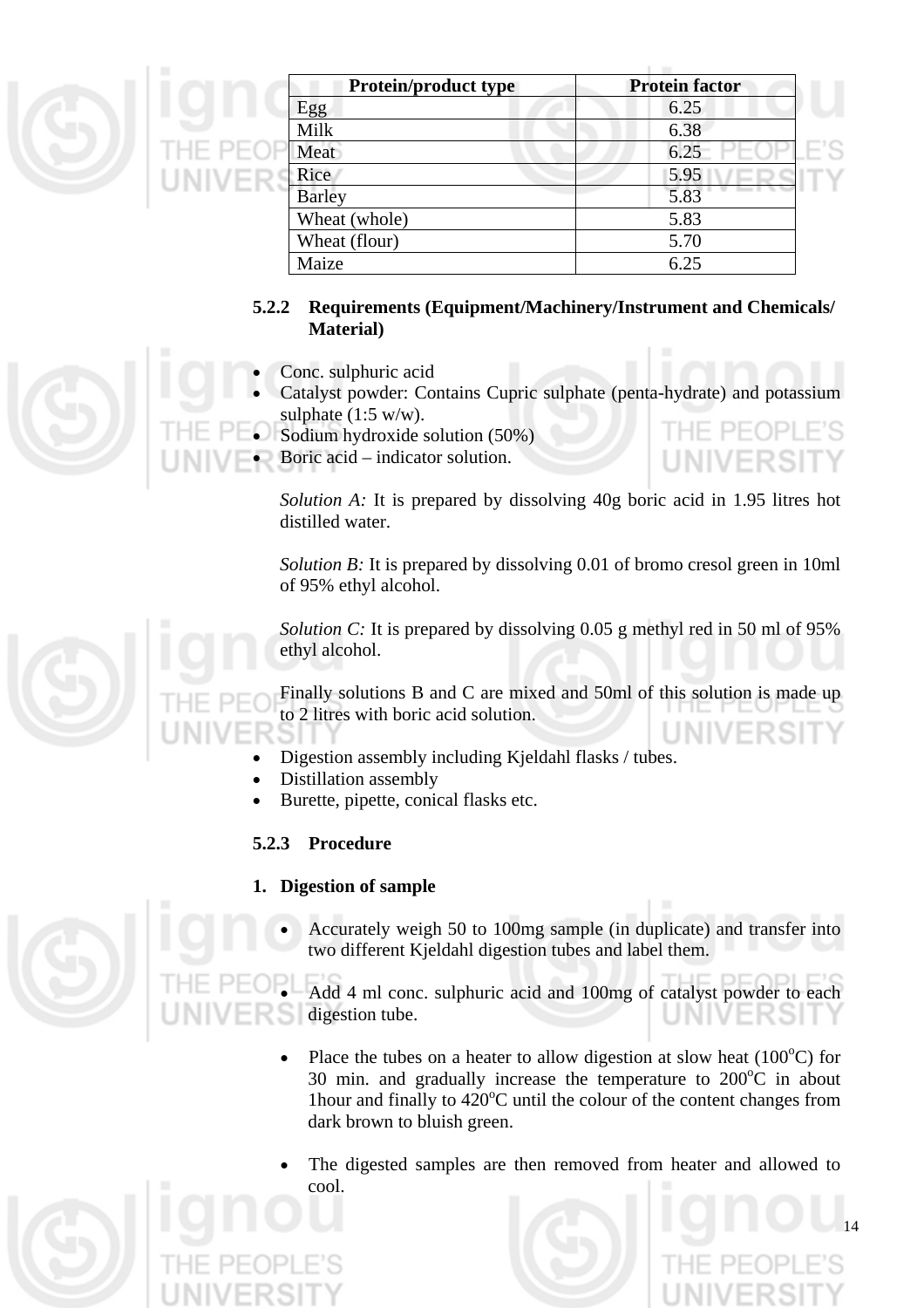### **2. Distillation of sample Crude Protein Crude Protein Crude Protein Crude Protein**

- Thoroughly clean the distillation unit and allow preheating.
- Now add 10 to 15 ml distilled water to each Kjeldahl tube/ flask.
- Close the stopcock and fill the reservoir with water to 2/3 its volume.
- Now transfer the diluted digested sample into the sample funnel and open the stopcock to allow the sample to drop into the mixing chamber.
- Rinse the Kjeldahl tubes with 10-15ml of distilled water and add the wash water to mixing chamber.
- Close the stopcock of the sample addition funnel and add sodium hydroxide (50%) solution to the sample funnel.
- Place the receiver conical flask containing 10 ml of boric acid with indicator with the outlet tube properly submerged into the solution.
- Now allow the sodium hydroxide solution to drop slowly into the mixing chamber by gently opening the valve of the sample addition funnel. Add 15-20ml of distilled water to the sample addition funnel and allow it to drop into the mixing funnel. Now close the sample addition funnel leaving some residual water in the funnel to work as water seal.
- Start heating of the content of the mixing chamber and continue for 20- 30min, or until the colour of the indicator solution is changed from bluish purple to bluish green. Collected 15-20 ml of distillate.
- Finally slow down the heating intensity and gently remove the receiver flask while rinsing the outlet tube.

#### **3. Titration**

- Now titrate the distillate against 0.01 N HCl till the bluish green colour changes to pink.
- Run a blank preparation which has been identically prepared except that it does not contain the sample.

# **5.2.4 Observations**

| <b>Parameters</b>          |  |  |
|----------------------------|--|--|
| Sample titration value, ml |  |  |
| Blank titration value, ml  |  |  |

% Nitrogen is calculated as follows:

% Nitrogen =  $\frac{\text{(Sample titre} - \text{blank titre}) \times \text{N} \times 14 \times 100}{\text{mg of sample}}$ 

 $N =$  Normality of HCl

% Crude protein = % Nitrogen  $\times$  Protein factor.

# **(Total Protein)**

15